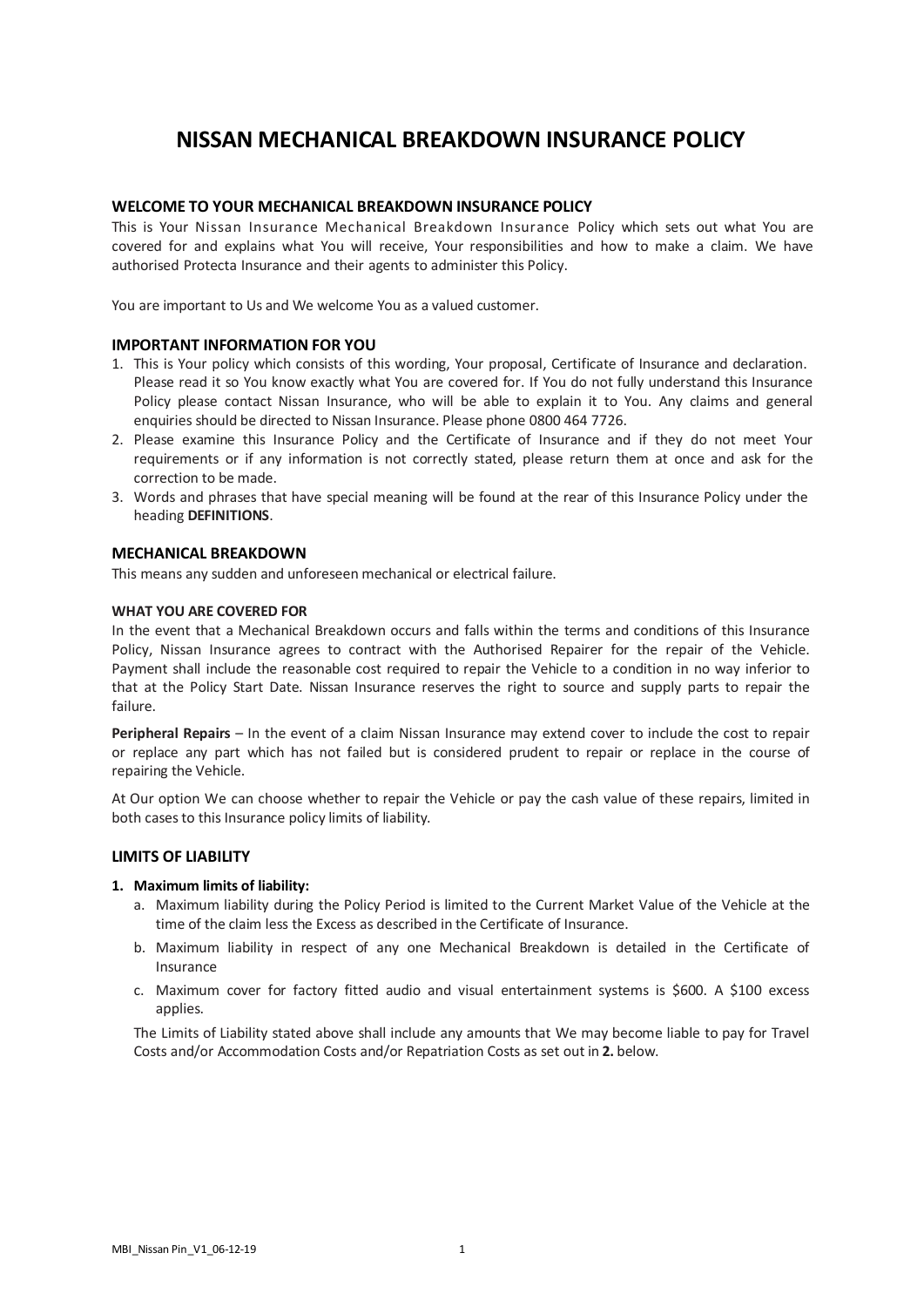d. For electric and hybrid Vehicles with factory fitted lithium-ion or nickel-metal hydride batteries Nissan Insurance will contribute towards the repair or replacement of those batteries on the following basis:

| From the vehicle year of<br>manufacturer | Contribution       | Up to a maximum Payment of |
|------------------------------------------|--------------------|----------------------------|
| Up to 2 Years                            | 100%               | \$10,000                   |
| Up to 4 Years                            | 80%                | \$6,000                    |
| Up to 6 Years                            | 60%                | \$5,000                    |
| Up to 8 Years                            | 40%                | \$4,000                    |
| Up to 10 Years                           | 20%                | \$2,000                    |
| Over 10 Years                            | No cover available | No cover available         |

#### **Note:**

- I. This contribution table will not apply to claims where the lithium-ion or nickel-metal hydride battery requires repair or replacement due to the failure of another covered part. In this case, We will pay the claim based on the limits of liability described in the Certificate of Insurance; and
- II. Coverage for lithium-ion or nickel-metal hydride batteries extends to include reduced life cycle or the inability to hold a charge as a result of a sudden and unforeseen failure.

#### **2. Nissan Insurance will reimburse You (subject to an acceptable claim) for:**

- a. **Travel costs** The cost of hiring a rental vehicle of a similar size to the Vehicle covered by this Insurance Policy or the cost of an alternative (more economical) form of transport, up to a maximum of \$500 in respect of any one Mechanical Breakdown. This cover will only apply when the Vehicle breaks down more than 100km from Your current residential address and the Vehicle is unable to be used due to repairs being effected for a period exceeding (72) seventy two hours. Nissan Insurance shall not be liable for the normal running costs (e.g. insurance, mileage, petrol, oil) of the rental vehicle.
- b. **Accommodation costs** The cost of reasonable accommodation expenses incurred by You to a maximum of \$500 per claim as a result of the Vehicle sustaining a Mechanical Breakdown when such Mechanical Breakdown occurs more than 100km from Your current residential address.
- c. **Repatriation costs** The cost to repatriate the Vehicle to Your current residential address or another convenient location, whichever is closer, to a maximum of \$500 per claim as a result of the Vehicle sustaining a Mechanical Breakdown when such Mechanical Breakdown occurs more than 100km from Your current residential address.

**Please Note:** The costs in Clause 2. above can only be considered following presentation to Nissan Insurance of a detailed relevant GST invoice or receipt.

#### **3. Excess:**

The Excess as shown in the Certificate of Insurance applies to each and every unrelated claim accepted by Nissan Insurance. Unrelated claims are those repairs where one component has not directly caused the failure of another and therefore each repair is treated as a separate and unrelated claim.

#### **WE WILL NOT PAY FOR**

- 1. Any claim arising from defects which were in existence at the Policy Start Date.
- 2. Where the Vehicle is not maintained and serviced in accordance with the Vehicle Service Programme outlined in this Insurance Policy.
- 3. Any Mechanical Breakdown where any repairs have been carried out contrary to the Claims Procedure.
- 4. Any Mechanical Breakdown caused by detonation and/or poor quality or incorrect grade of fuel including damage caused by any bio-fuels, lead replacement fuel and/or diesel engine low sulphur fuel.
- 5. Any costs arising from diagnosing a repair where the repair is not covered by this Insurance Policy.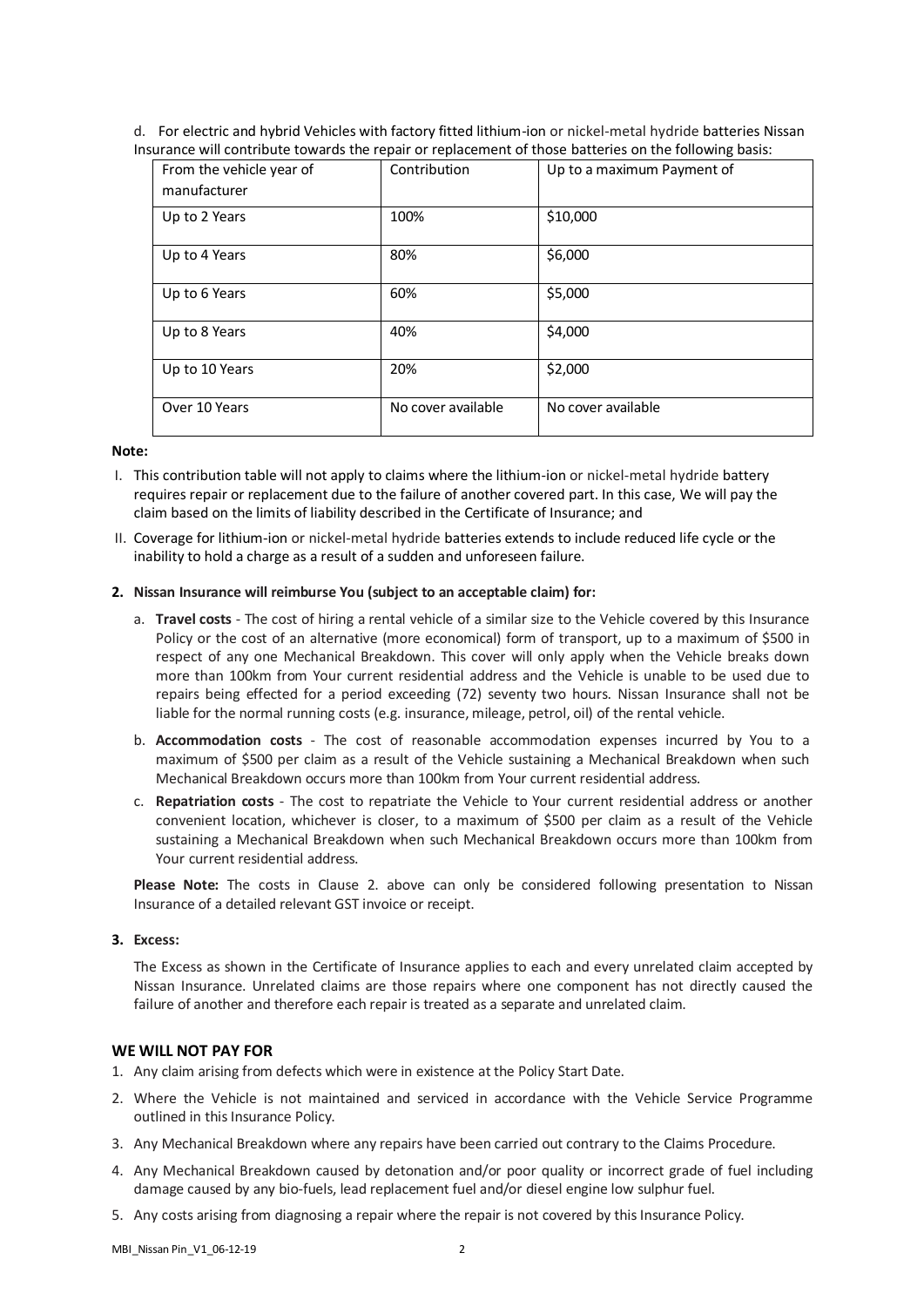- 6. Any Mechanical Breakdown that is the subject of a recall by the Vehicle manufacturer or to any repairs covered by any other form of insurance, warranty or guarantee or to any costs arising from the rectifying of any failure of, or defect or fault in, the design or specification of any component.
- 7. Any Mechanical Breakdown or liability occurring in whole or in part due to any misuse, or abuse, external damage/cause or act or omission (whether wilful, unlawful or negligent) to the Vehicle.
- 8. Any claims that are fraudulent.
- 9. Any costs arising from contamination of any water, oil, lubricant, fuel, fluid, or air system by any external influence or arising from corrosion, rust or deterioration.
- 10. Any repairs necessitated by the failure of any plastic components due to gradual deterioration and any resulting damage.
- 11. Any claim arising from loss of time, loss of use, inconvenience, storage charges, accidental damage, fire, theft, conversion, or any other consequential loss.
- 12. Any claim arising or liability for incidental or consequential damage caused by the failure of a non-covered component.
- 13. Any Mechanical Breakdown that has either been contributed to or has arisen as a result of the Vehicle being modified from the manufacturer's original specification.
- 14. Any costs arising from, or for rectifying, defective or faulty repair or workmanship.
- 15. Any claim arising from the continued operation of the Vehicle once a fault has occurred, including loss of lubricant or coolant.
- 16. Any costs associated with the servicing, maintenance, adjustment or tuning of any component.
- 17. Any general repair expenses including telephone, scan and tool charges, sundry, freight charges and any disposal or environmental charges.
- 18. Any costs relating to the repair or replacement of brake shoe linings/disc pads, bushes, mountings, shock absorbers, suspension air bags, tyres and wheels, wheel alignment and balancing.
- 19. Convertible roof and associated mechanisms (other than the convertible roof motor) seats and associated mechanisms (other than the seat motor), sunroofs and associated mechanisms (other than the sunroof motor).
- 20. Any claim arising from failing to follow the manufacturer's recommended procedures for battery charging, jump starting and towing.
- 21. Any lithium-ion or nickel-metal hydride battery replacement due to reduced life cycle or the inability to hold a charge unless as a result of a sudden and unforeseen failure.
- 22. Any claim arising from failing to follow the manufacturer's recommended procedures for battery charging, jump starting and towing.
- 23. Any costs relating to the repair or replacement of batteries (other than lithium-ion or nickel-metal hydride see Limits of Liability section 1.d.), bodywork, communication systems, cosmetic items, door locks/remotes, lights and associated mechanisms, glass, mirrors and associated mechanisms, handles, hinges, paintwork, rams, satellite navigation systems, seat belts, struts, trim, upholstery, visual and audible parking systems, clutches due to wear and tear, exhaust systems, spark plugs and filters.
- 24. Any costs relating to the replacement of antifreeze, fluids, lubricants and refrigerant exceeding \$150.00.

## **VEHICLES WE COVER**

This Insurance Policy covers the Vehicle as declared in the Certificate of Insurance, with the exception of those listed below under "VEHICLES WE DO NOT COVER."

## **VEHICLES WE DO NOT COVER**

1. Any Vehicle with an odometer reading in excess of 150,000kms or over (10) ten years of age at the Policy Start Date.

2. Taxis, rentals, couriers, shuttles, delivery vehicles and other vehicle used for hire or reward unless written approval has been obtained from Us.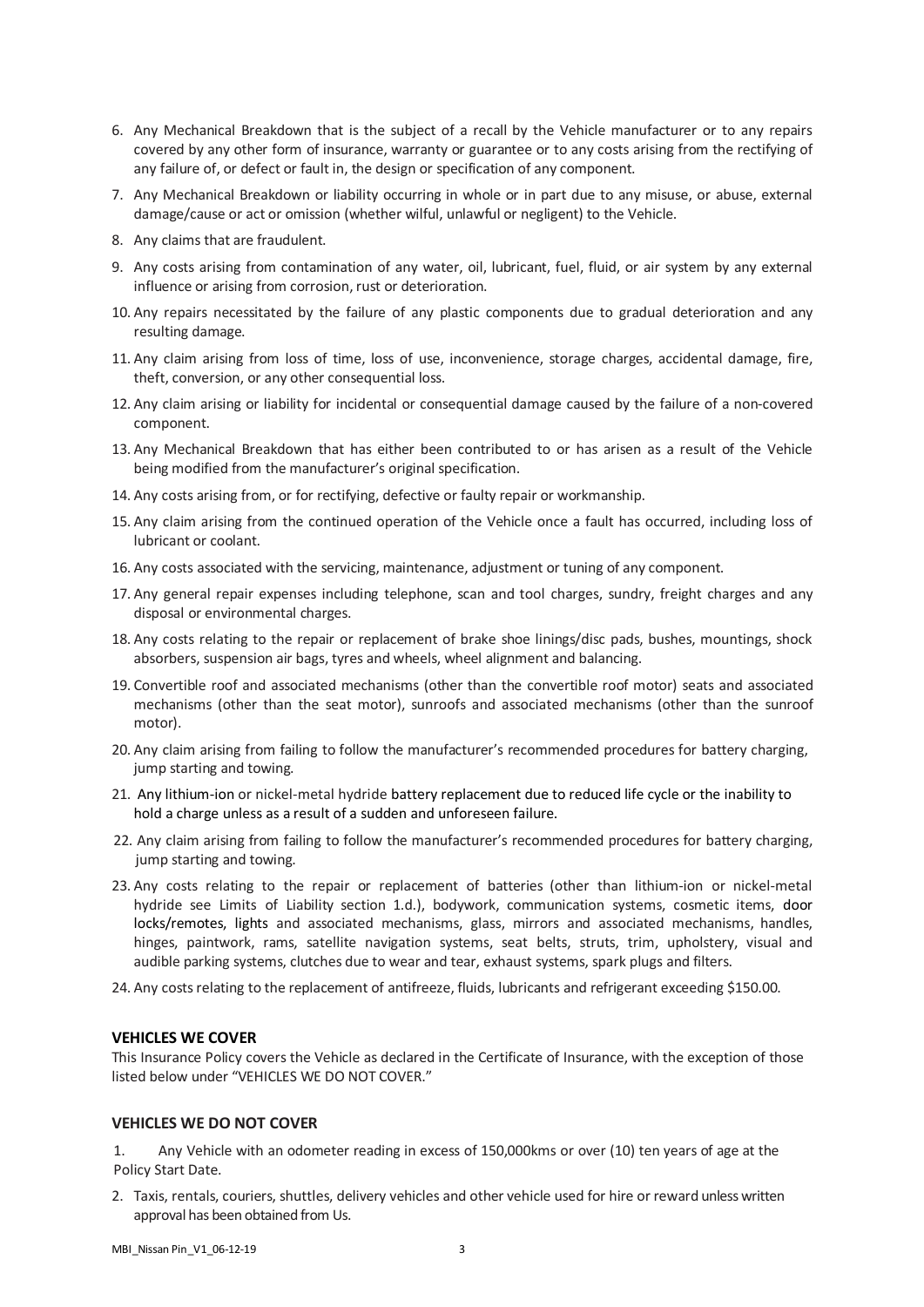- 3. Any Vehicle with a gross weight exceeding 3500kg.
- 4. Any high performance Vehicle including but not limited to Alpina BMW, AMG Mercedes Benz, Aston Martin, Bentley, Brabus Mercedes Benz, Dodge Viper, Ferrari, Honda NSX, Lamborghini, Lotus, Maserati, Maybach, Morgan, Nissan GTR, Porsche, Renntech Mercedes Benz, Rolls Royce, Schnitzer and M Series BMW, Hamann BMW, Jaguar, Range Rover, Landrover, VW Passat W8 and TVR.
- 5. Any Vehicle used in racing competitions, time trials or rallies.
- 6. Any Vehicle powered by a rotary engine.
- 7. Any hybrid Vehicle manufactured in or prior to 2005.
- 8. Any electric or hybrid vehicles manufactured in China or by Audi, BMW, Mercedes Benz or Tesla.

## **ROADSIDE ASSISTANCE**

Each Vehicle is eligible for the benefits of Roadside Assistance (24) twenty four hours a day, (7) seven days a week should the Vehicle suffer one of the failures listed below and cannot be driven. Just telephone 0800 464 7726 and advise you are a Nissan Insurance Roadside Assistance customer and quote the Insurance Policy or Registration Number.

The Vehicle nominated on the Certificate of Insurance will be covered for the following failures:

- **1. Flat tyre or damaged wheel** Roadside Assistance will change a damaged tyre/wheel with the nominated Vehicle's serviceable spare. Where the spare is not serviceable Roadside Assistance will arrange towing of the Vehicle to the nearest facility at the expense of the driver.
- **2. Flat battery** Roadside Assistance will provide a battery boost and any other practical assistance to start the Vehicle. If the Vehicle requires a new battery Roadside Assistance will arrange a new battery at the expense of the driver.
- **3. Locked out** Roadside Assistance will assist in order to access the Vehicle where keys have been accidentally locked inside the Vehicle.
- **4. Out of fuel** Roadside Assistance will provide free delivery of \$20.00 worth of liquid fuel. Cost of the fuel will be at the expense of the driver.
- **5. Lost keys**  AA Roadservice will arrange a locksmith to help get the driver back in the Vehicle. Any replacement keys provided will be at the expense of the driver.
- **6. Breakdown (mechanical or electrical)** Roadside Assistance will attempt to provide emergency repairs at the roadside. If Roadside Assistance are not able to mobilize the Vehicle or it requires parts, Roadside Assistance will tow it to the nearest authorized repairer to a limit of \$125.00 per tow within the Metro area and no limit within the Rural area. (If you want the Vehicle to be towed to another authorized repairer then you may be required to pay the towing charges).

#### **EXCLUSIONS**

- 1. An unattended Vehicle.
- 2. Unauthorised repairs.
- 3. A vehicle damaged as a result of an accident.
- 4. Natural disaster areas where the Vehicle cannot be reached.
- 5. Where special equipment is required.
- 6. A Vehicle that is not on legal constructed roads i.e. Public Legal Roads.
- 7. A Vehicle with a gross weight exceeding 3500kg.
- 8. A Vehicle that is not roadworthy or operated in an unsafe or illegal manner.
- 9. A Vehicle that does not have a current Registration or a Warrant of Fitness

10. Breakdowns that are covered by other insurance policies or contracts.

## **Note:**

- 1. The above cover is provided for a Vehicle less than (10) ten years of age at the policy start date.
- 2. A maximum of (3) three free calloutsfor any (12) twelve month period of insurance.
- 3. Roadside Assistance is provided and controlled by the New Zealand Automobile Association and is separate from and not in any way part of the Insurance Policy with Us.

MBI\_Nissan Pin\_V1\_06-12-19 4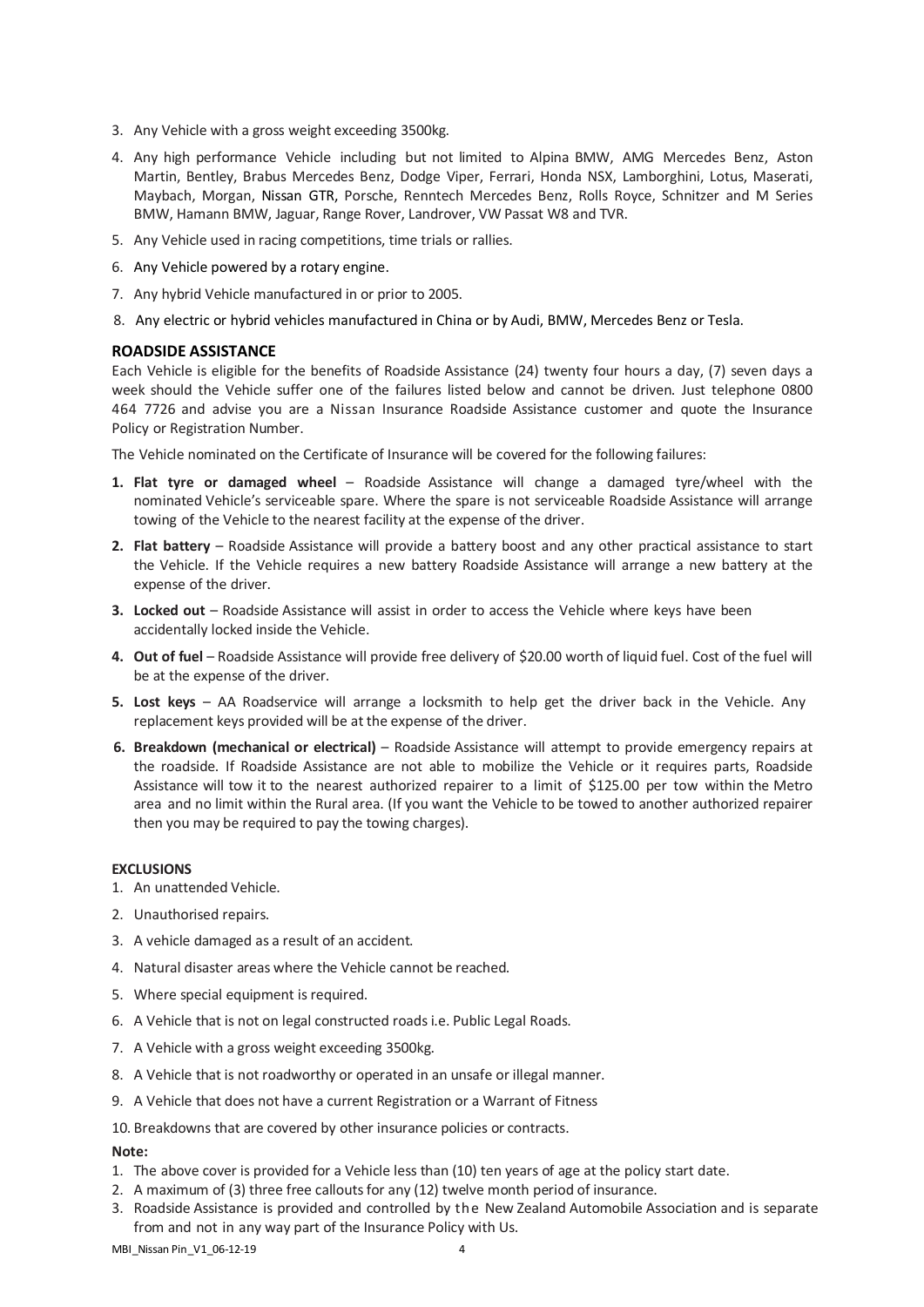## **VEHICLE SERVICE PROGRAMME**

- 1. All servicing should be carried out by an approved service facility in accordance with the manufacturer's specifications. Phone 0800 464 7726 for assistance.
- 2. All electric Vehicles must be serviced and repaired by a qualified technician.
- 3. The first service must be completed prior to the Vehicle travelling 5,000km since the Policy Start Date.
- 4. The minimum ongoing service requirements are:
	- a. Petrol and electric Vehicles every 15,000kms or within 12 months whichever occurs first.
	- b. Diesel Vehicles every 10,000kms or within 12 months whichever occurs first.
- 5. The servicing required to be carried out in accordance with the Vehicle Service Programme is Your responsibility and failure to complete the service requirements may result in Your claim being declined.

#### **Minimum service requirements are:**

- 1. Change engine oil and oil filter
- 2. Change the fuel filters every 20,000km's (diesel Vehicles only)
- 3. Check air cleaner and replace if necessary
- 4. Check clutch operation for slippage
- 5. Check turbo oil feed pipe for blockages and leaks
- 6. Check camshaft belt and all drive belts and replace if necessary
- 7. Check all fluid and oil levels and top up if necessary
- 8. Check CV joints and boots
- 9. Check cooling system for leaks and pressure test
- 10. Check transmission oil and filter and service transmission if required
- 11. Check engine tuning and spark plugs adjust and replace as required
- 12. Check braking, steering and suspension system
- 13. Check charging port and sealing cap and clean as necessary (electric vehicles only)
- 14. Check reduction gear oil level and top up as necessary (electric vehicles only)

### **Notes:**

- 1. The camshaft belt needs to be checked if there is no proof that it has been replaced within the last 40,000km. (Proof will be required in the event of a claim).
- 2. Please record all servicing on the "service record" page at the rear of this Insurance Policy.
- 3. Electric Shock Hazard Electric vehicles operate high voltages and should only be serviced and repaired by trained personnel.

## **CLAIMS PROCEDURE**

- 1. In the event of a Mechanical Breakdown Phone 0800 464 7726.
- 2. All repairs must be carried out by an Authorised Repairer. Failure to comply may result in the claim being declined.
- 3. In the event of a claim You must supply a copy of the relevant invoice relating to the servicing requirements as outlined in the Vehicle Service Programme.
- 4. You will be required to authorise any dismantling required to determine if there is a valid claim under this Insurance Policy. Costs for dismantling are covered subject to the Limits of Liability and terms and conditions contained in this Insurance Policy should a subsequent acceptable claim arise.
- 5. A claim form may need to be completed prior to the acceptance of a claim.
- 6. In the event of an acceptable claim Nissan Insurance will pay for the time taken to repair the Vehicle as determined by a recognised and current flat rate manual as supplied by the manufacturer, MTA or similar authority.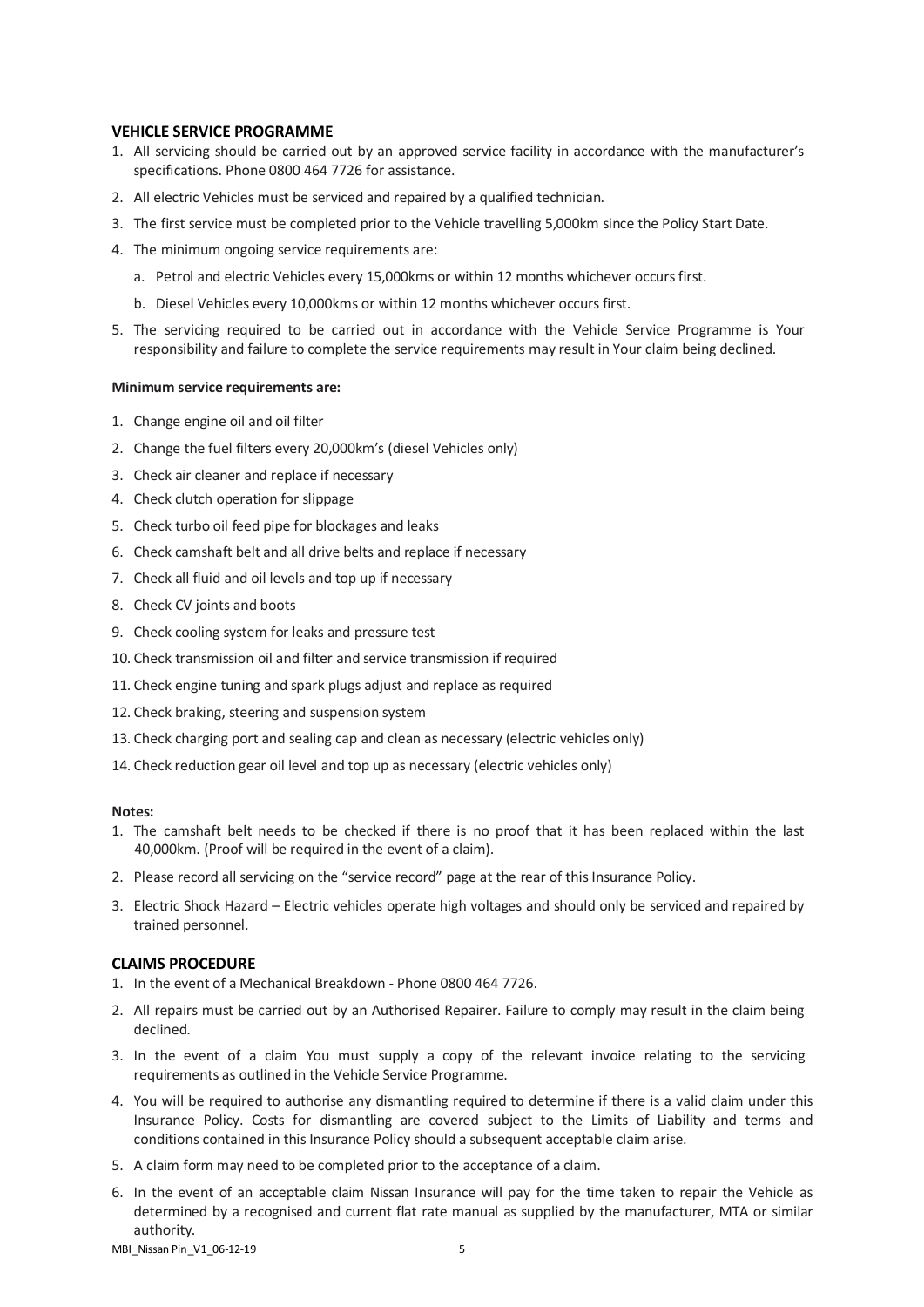7. Any repairs commenced or carried out without prior approval will not be covered.

## **GENERAL CONDITIONS**

## **Cool-off period**

If You are not satisfied with the cover provided in this Insurance Policy, please advise Nissan Insurance in writing within (15) fifteen days of the date this Insurance Policy was purchased. We may agree to change this Insurance Policy. If You are still not satisfied You can cancel this Insurance Policy. However both the Certificate of Insurance and Insurance Policy must be returned to Protecta Insurance before any refund of the paid premium will be made. No refund will be paid if a successful claim has been made. Where a refund applies this is forwarded to the sub agent who will forward the refund to You in the circumstances where the cost of this Insurance Policy was not included as part of the Vehicle purchase.

## **Your duty of disclosure**

You have a duty, at law, to disclose to Us all material information before entering into an Insurance Policy.

Material information is information that may influence a prudent insurer in deciding whether or not to accept the proposal, and if so, on what terms and conditions and for what premium.

Examples of information You may need to disclose include but are not limited to:

- 1. Anything that increases the risk of an insurance claim.
- 2. Any criminal conviction or offence.
- 3. If another insurer has cancelled or refused to insure or renew insurance, has imposed special terms, or refused any claim.
- 4. Any insurance claim or loss made or suffered in the past.

These examples are a guide only. All material information must be complete and correct and if there is any doubt as to whether a particular piece of information needs to be disclosed, this should be referred to Nissan Insurance.

## **Non-disclosure**

If You fail to comply with Your duty of disclosure We may avoid this Insurance Policy from the beginning and/or reject any claim under it.

## **Cancellation**

You may at any time ask Us to cancel this Insurance Policy by giving notice in writing to Nissan Insurance. Where you request cancellation, this Insurance Policy will end. This Insurance Policy is not refundable unless the request meets the criteria of the Cool-Off Period where we will make a full refund. In the following circumstances we will make a pro-rata refund:

- 1. The Vehicle is repossessed; or
- 2. The Vehicle is written off.

We have the right to cancel Your Policy where permitted by law. For example, We can cancel Your Policy:

- 1. where You have failed to comply with a provision of Your Policy, or
- 2. where You have failed to pay the premium payment for the Policy, or
- 3. if You have made a fraudulent claim under Your Policy or under some other insurance policy that provides cover during the same period of insurance as Your Insurance Policy.

The cancellation provisions shall be effective as from 4pm on the seventh day after posting, e-mail notification or personal delivery of the notice of cancellation to You at Your last known address.

## **Assignment**

To assign this Insurance Policy, please contact either your selling dealer or Nissan Insurance, presenting a copy of your service record. To consider policy assignment the Vehicle must have been serviced in accordance with the Vehicle Service Programme. In addition, the request for policy assignment (transfer) must be received within 30 days of the Vehicle change of ownership. On fulfilment of these conditions, at Our sole discretion We agree to assign the Insurance Policy to the new owner of the Vehicle once the appropriate fee is paid. Assignments are not permitted if the Vehicle is being sold to a dealer, motor vehicle trader or auction house.

## **Goods and service tax (GST)**

MBI\_Nissan Pin\_V1\_06-12-19 6 All dollar amounts expressed in this Insurance Policy are inclusive of GST (where applicable).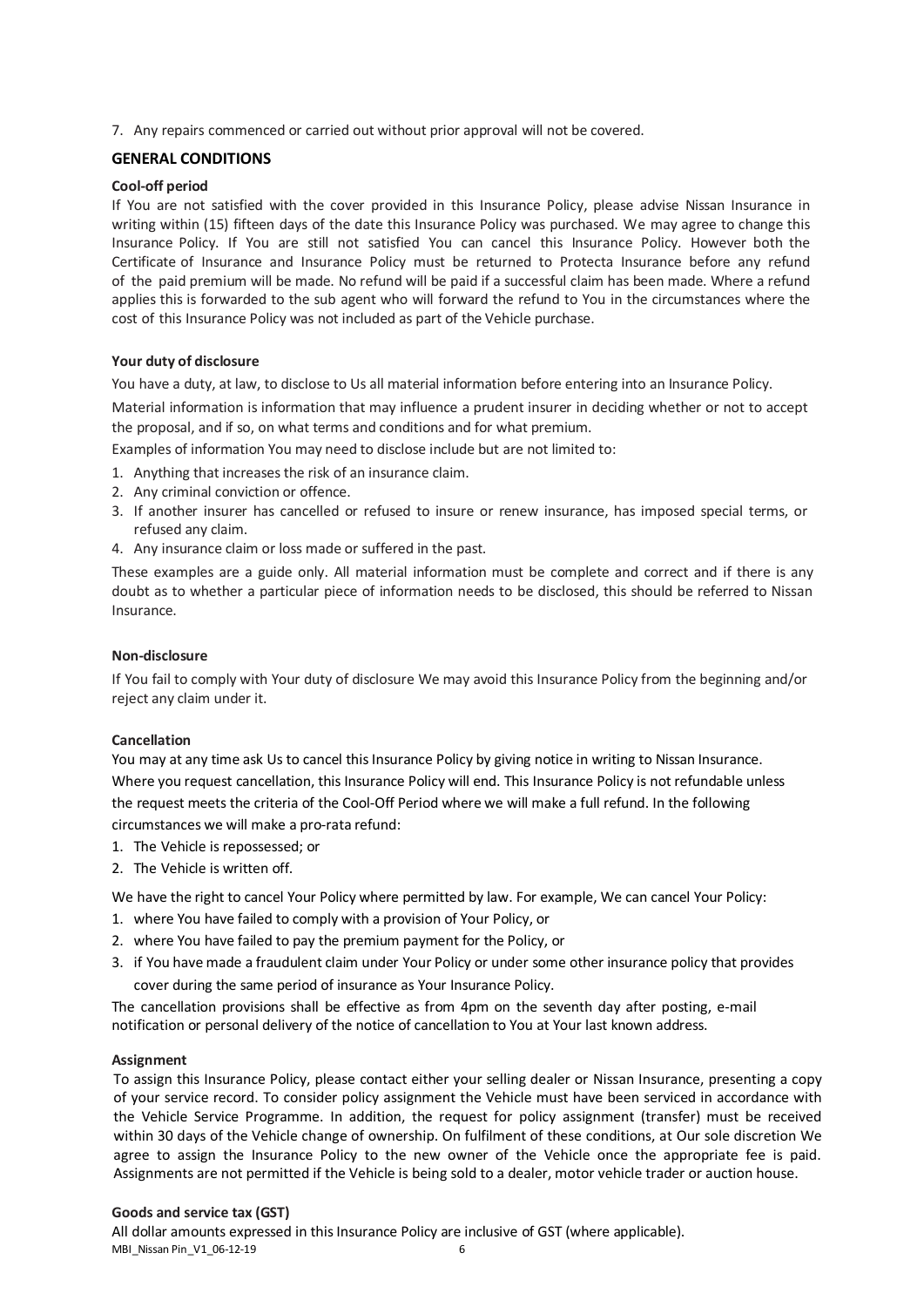#### **Privacy Act**

This Policy collects personal information about You to enable Nissan Insurance to evaluate Your proposed insurance. The information collected will be held by Nissan Insurance, Virginia Surety Company, Inc., and agents of these entities. Failure to provide this information may result in Your insurance being declined or avoided. You have the right to request access to and correction of Your personal information by applying to Protecta Insurance at Level 6, 110 Symonds Street, Auckland

## **Dispute Resolution Process**

Virginia Surety Company, Inc. is a member of the Insurance and Financial Services Ombudsman (IFSO). If a complaint should arise, You may contact Protecta Insurance directly. If Your complaint is not able to be resolved immediately by the person You are dealing with, it will initiate Protecta's Internal Dispute Resolution (IDR) process. There is no cost to use this procedure. If Your complaint cannot be resolved via Protecta Insurance You may wish to refer the complaint to the IFSO. The IFSO is an independent approved dispute resolution scheme. It will not cost You anything to refer the complaint to the IFSO. Advice on the complaint process can be provided by Protecta Insurance New Zealand Limited, the Virginia Surety Company, Inc. agent in relation to this Insurance Policy.

The IFSO may be contacted:

- by phone on 0800 888 202 (free call);
- by writing to PO Box 10845, Wellington 6143 New Zealand;
- by emailing them at [info@ifso.nz;](mailto:info@ifso.nz) or
- on the web [www.ifso.nz](http://www.ifso.nz/)

## **DEFINITIONS**

## **Authorised Repairer** means;

a vehicle repairer authorised by Protecta Insurance to carry out the repair of the Vehicle.

#### **Certificate of Insurance** means;

the most recent Certificate of Insurance provided to You, outlining the particulars of this Insurance Policy.

#### **Current Market Value** means;

the market value of the Vehicle based on the condition and mileage at the time of any claim as determined by an approved vehicle valuation facility.

## **Insurance Policy** means; this Mechanical Breakdown insurance policy and any endorsements(if any) underwritten by VSC.

#### **Policy Period** means;

the period of the Insurance Policy in months as declared in the Certificate of Insurance.

#### **Policy Start Date** means;

the start date of the Insurance Policy as declared in the Certificate of Insurance.

#### **Roadside Assistance** means;

Roadside assistance services provided by the New Zealand Automobile Association.

#### **Sub-Agent** means;

an agent approved by Protecta Insurance who may be involved in the sale of this Insurance Policy.

**Vehicle** means; the vehicle declared in the Certificate of Insurance.

# **We, Our** or **Us** means;

Virginia Surety Company, Inc. herein referred to as (VSC).

**You** or **Your** means; the insured person(s), company or other entity named on the Certificate of Insurance.

MBI\_Nissan Pin\_V1\_06-12-19 7